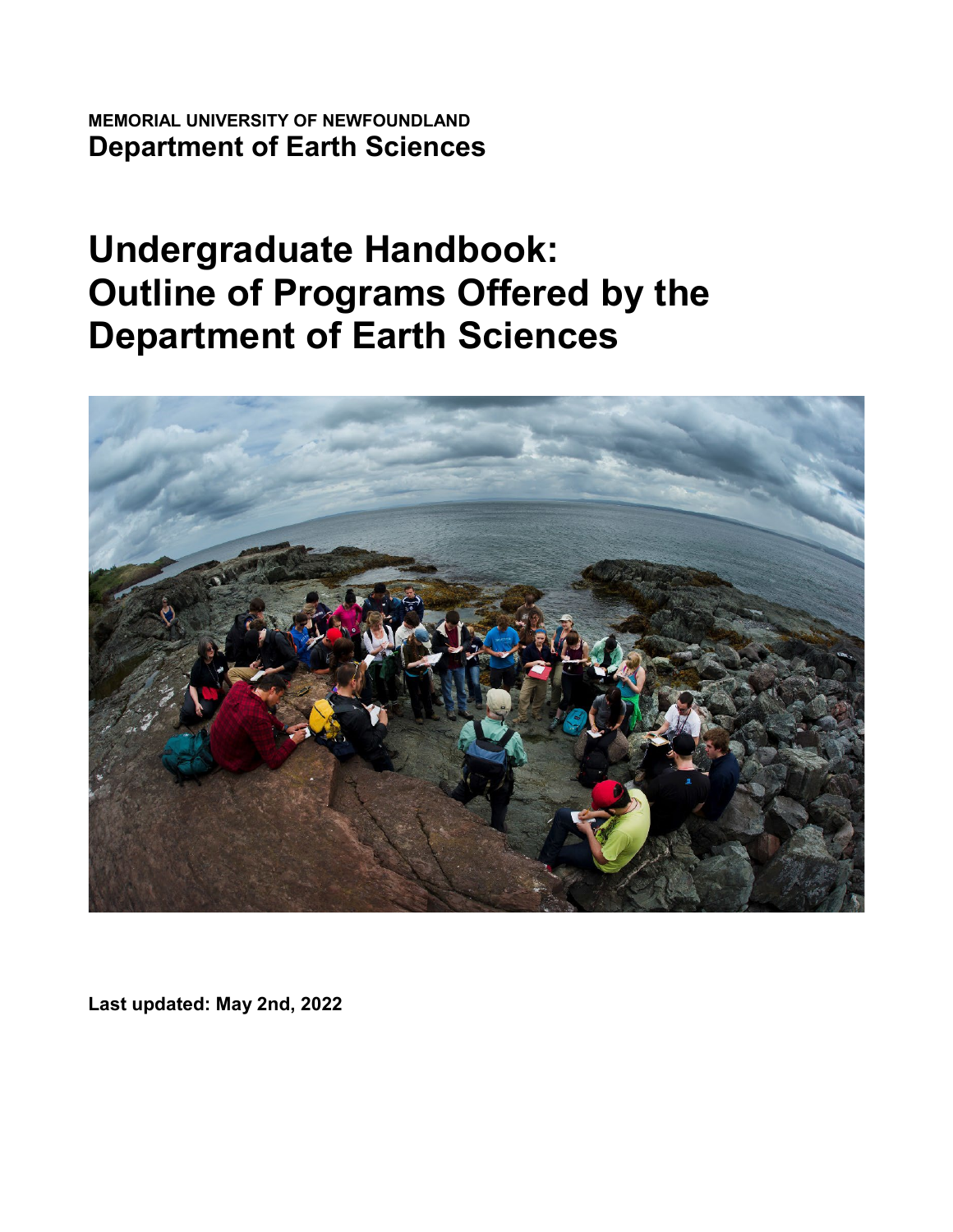# **Table of Contents**

| $\mathbf{1}$ . | Welcome to Earth Sciences at Memorial University of Newfoundland and Labrador 3 |       |  |  |  |  |
|----------------|---------------------------------------------------------------------------------|-------|--|--|--|--|
| 2.             |                                                                                 |       |  |  |  |  |
|                | 2.1                                                                             |       |  |  |  |  |
|                | 2.2                                                                             |       |  |  |  |  |
|                | 2.3                                                                             |       |  |  |  |  |
|                |                                                                                 | 2.3.1 |  |  |  |  |
|                |                                                                                 | 2.3.2 |  |  |  |  |
|                |                                                                                 | 2.3.3 |  |  |  |  |
|                |                                                                                 | 2.3.4 |  |  |  |  |
|                |                                                                                 | 2.3.5 |  |  |  |  |
|                | 2.4                                                                             |       |  |  |  |  |
|                | 2.5                                                                             |       |  |  |  |  |
| 3.             |                                                                                 |       |  |  |  |  |
| 4.             |                                                                                 |       |  |  |  |  |
| 5.             |                                                                                 |       |  |  |  |  |
| 6.             |                                                                                 |       |  |  |  |  |
| 7.             |                                                                                 |       |  |  |  |  |
| 8.             |                                                                                 |       |  |  |  |  |
| 9.             |                                                                                 |       |  |  |  |  |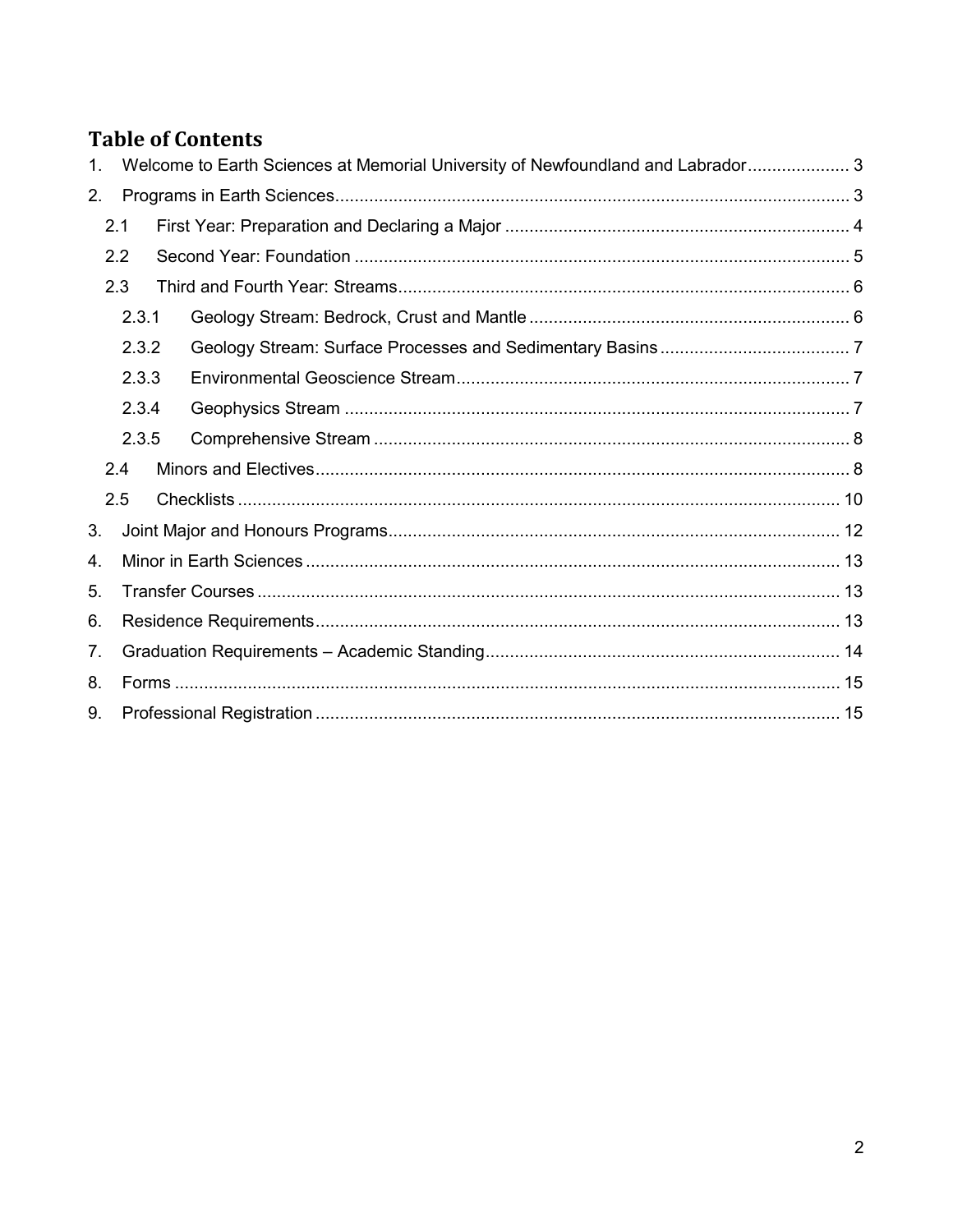# <span id="page-2-0"></span>**1. Welcome to Earth Sciences at Memorial University of Newfoundland and Labrador**

Welcome to Earth Sciences at Memorial! This handbook provides some basic information about our programs and will assist you in course selection. Given that after graduation most Earth Science students will find themselves working as Professional Geoscientists, we have also included a section on professional registration, including course requirements. We encourage you to meet with our Manager of Academic Programs, located in the Department of Earth Sciences general office, for guidance and advice on navigating your program, choosing courses, requesting waivers, ensuring scholarship eligibility, applying to the Honours program, and meeting minimum academic requirements for professional registration

# <span id="page-2-1"></span>**2. Programs in Earth Sciences**

The material presented here is a distillation of the requirements for various programs as outlined in the university calendar; however, for full details and program regulations you should consult the current University Calendar: [https://www.mun.ca/regoff/calendar/sectionNo=SCI-1098.](https://www.mun.ca/regoff/calendar/sectionNo=SCI-1098) If there is a discrepancy between this handbook and the University Calendar, the Calendar is to be taken as the official and accurate source of program regulations.

Available programs of study in Earth Sciences are:

- B.Sc. General Degree with Major in Earth Sciences
- B.Sc. (Honours) Degree with Major in Earth Sciences
- B.Sc. Joint Honours in Biology and Earth Sciences
- B.Sc. Joint Honours in Chemistry and Earth Sciences
- B.Sc. Joint Honours in Earth Sciences and Geography
- B.Sc. Joint Honours in Earth Sciences and Physics
- B.Sc. Joint Honours in Geophysics and Physical Oceanography
- B.Sc. Joint Major in Earth Sciences and Physics
- Minor in Earth Sciences

As an Earth Sciences major, you have the opportunity to customize your program to your interests, preferences, and goals. Here are some points to consider:

- During your third and fourth years, you can select courses from one of our career-oriented "streams", if you so choose. If you wish to ensure that you cover a wider breadth of disciplines within Earth Sciences, the Comprehensive stream is a good choice.
- Qualified students are encouraged to complete the Honours program as many employers view completion of a dissertation favourably, as it demonstrates an ability to engage in the scientific process and demonstrates ability to communicate results of a project.
- If you want to continue your studies at the graduate level, an Honours degree is required by many institutions.
- In order to qualify for [professional registration,](#page-14-1) most of our majors elect to follow an Honours program, or to choose five more EASC courses instead of five electives for a general B.Sc., depending on their academic standing.

With careful planning, within four years you can complete a General or Honours Earth Sciences program that prepares you for either graduate studies or employment. Some of our joint Honours programs may take longer than four years.

For detailed information about our B.Sc. Honours Degree in Earth Sciences, please consult the Department of Earth Sciences [Honours Handbook.](https://t4.mun.ca/migration/staging/earthsciences/media/migrations/staging/earth-sciences/media-library/Honours_Handbook_August_2018.pdf)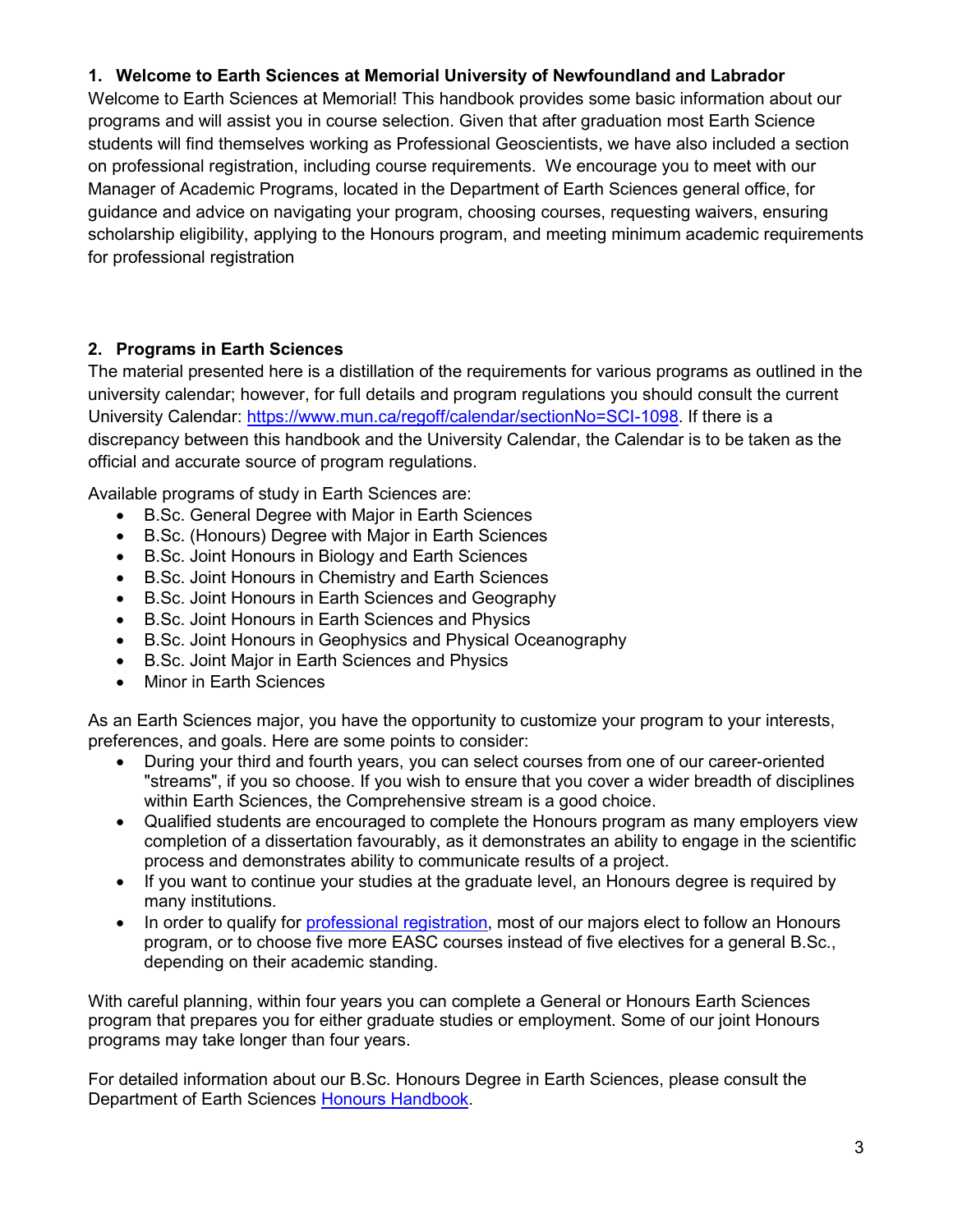# <span id="page-3-0"></span>**2.1 First Year: Preparation and Declaring a Major**

To prepare for a major in Earth Sciences, 1000-level courses in English, Chemistry, Mathematics, and Physics, as well as Earth Sciences are required, for example:

| <b>FALL SEMESTER</b>                                            | <b>WINTER SEMESTER</b>                           |
|-----------------------------------------------------------------|--------------------------------------------------|
| EASC 1000 Earth Systems                                         | EASC 1002 Concepts & Methods in Earth Sciences   |
| ENGL 1090 Critical Reading & Writing: Telling<br><b>Stories</b> | ENGL 1110 Critical Reading & Writing in Rhetoric |
| CHEM 1050 General Chemistry I (or CHEM 1010)                    | CHEM 1051 General Chemistry II (or CHEM 1050)    |
| MATH 1000 Calculus I (or MATH 1090)                             | MATH 1001 Calculus II (or MATH 1000)             |
| PHYS 1020 Introductory Physics I (or PHYS 1050)                 | PHYS 1021 Introductory Physics II (or PHYS 1051) |

Depending on your specific situation, your schedule may be different than the above example, for instance:

- For Earth Sciences, you could take EASC 1000 in the Winter semester and EASC 1002 in the **Intersession**
- Instead of English 1110, you can choose any designated Critical Reading and Writing (CRW) course offered by the Faculty of Humanities and Social Sciences.
- For Chemistry, you can take CHEM 1010 in the Fall semester, CHEM 1050 in the Winter semester, and CHEM 1051 in the Spring semester.
- For Mathematics, if you are placed in MATH 1090 in the Fall semester, you can take MATH 1000 in the Winter semester and MATH 1001 in the Spring semester, or in the following Fall semester without delaying your progress in the Earth Sciences program.
- For Physics, if you are interested in geophysics or want to take any higher-level Physics courses, you will need PHYS 1050 and 1051, or PHYS 1020 in the Fall semester, PHYS 1021 in the Winter semester, and PHYS 1051 in the Spring semester. If you obtain at least 70% in PHYS 1020, you can immediately register for PHYS 1051 (note: MATH 1001 is a pre- or co-requisite for PHYS 1051).

# **Declaring a Major**

Once you have completed 3 credit hours in each of Chemistry, Earth Sciences, English, Math and Physics, you can declare a Major in Earth Sciences. To do this, complete the [Declaration/Change of](https://www.mun.ca/regoff/media/production/memorial/administrative/office-of-the-registrar/files/forms/Declare-Change-Academic-Program-HSS-Sc.pdf)  [Academic Program](https://www.mun.ca/regoff/media/production/memorial/administrative/office-of-the-registrar/files/forms/Declare-Change-Academic-Program-HSS-Sc.pdf) form and request a meeting with the Manager of Academic Programs to declare the Major and discuss course selection.

To move on to the required 2000-level EASC courses, you must achieve a minimum grade of 55% in each of EASC 1000 and 1002.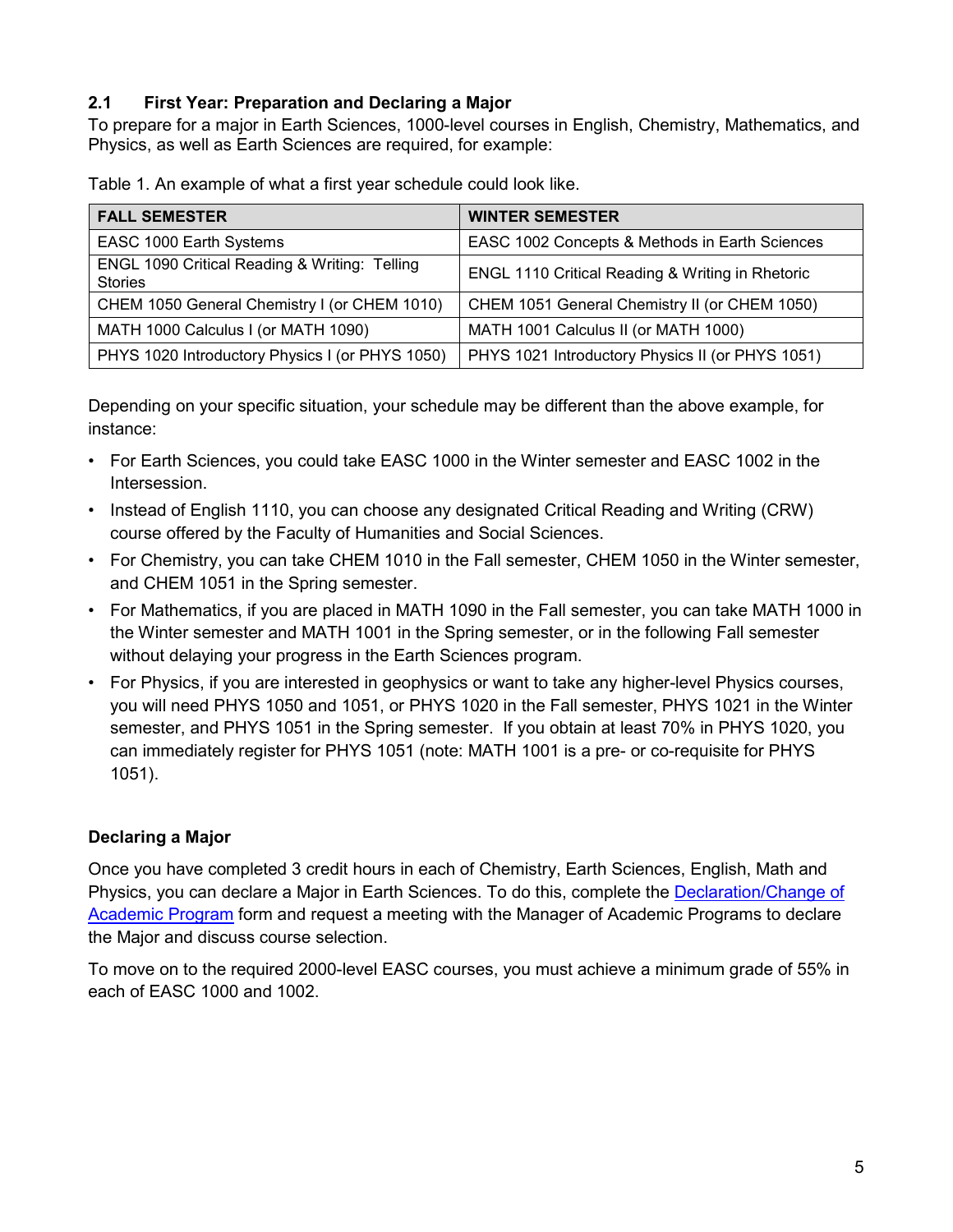# <span id="page-4-0"></span>**2.2 Second Year: Foundation**

The second year of the Major exposes students to numerous disciplines of the Earth Sciences and provides the basic framework for many subsequent courses in third and fourth year.

The second year of the program will help provide insight into whether you wish to focus on geology, environmental geoscience, or geophysics. Students interested in geology and environmental geoscience will have most prerequisites needed for third year Earth Sciences courses after completion of second year. Students interested in geophysics will need to ensure that they have completed the Mathematics and Physics prerequisites for certain third year courses in geophysics.

Tables 2 and 3 below are examples of course schedules for geology/environmental geoscience and geophysics, respectively.

A description of all courses offered by the Department of Earth Sciences can be found at this link to the University Calendar: [https://www.mun.ca/regoff/calendar/sectionNo=SCI-2273.](https://www.mun.ca/regoff/calendar/sectionNo=SCI-2273)

| Table 2. Example of a typical second year schedule for geology/environmental geoscience.* |  |  |  |  |
|-------------------------------------------------------------------------------------------|--|--|--|--|
|                                                                                           |  |  |  |  |

| <b>FALL SEMESTER</b>                                   | <b>WINTER SEMESTER</b>                                            |
|--------------------------------------------------------|-------------------------------------------------------------------|
| EASC 2030 Mineralogy                                   | EASC 2031 Mineralogy & Petrography                                |
| EASC 2502 Introduction to Geochemistry                 | EASC 2401 Structural Geology                                      |
| EASC 2702 Sedimentology & Stratigraphy                 | EASC 3905 Field Methods in Structural Geology &<br>Stratigraphy** |
| <b>EASC 2905</b> Introduction to Geological Mapping ** | STAT 2550 Statistics for Science Students                         |
| BIOL 2120 Biology for Students of Earth Sciences       | Science Elective                                                  |
|                                                        | Elective                                                          |

\*Example only. Your situation may require a different second year schedule.

\*\*Field courses take place just before the semester and just after the Winter semester.

Table 3. Example of a typical second year schedule for geophysics.\*

| <b>FALL SEMESTER</b>                            | <b>WINTER SEMESTER</b>                                             |
|-------------------------------------------------|--------------------------------------------------------------------|
| EASC 2030 Mineralogy                            | EASC 2031 Mineralogy & Petrography                                 |
| EASC 2502 Introduction to Geochemistry          | EASC 2401 Structural Geology                                       |
| EASC 2702 Sedimentology & Stratigraphy          | EASC 3905 Field Methods in Structural Geology &<br>Stratigraphy ** |
| EASC 2905 Introduction to Geological Mapping ** | PHYS 2055 Electricity & Magnetism                                  |
| MATH 2000 Calculus III                          | <b>Science Elective</b>                                            |
|                                                 | Elective                                                           |

\*Example only. Your situation may require a different schedule.

\*\* Field courses take place just before the Fall semester and just after the Winter semester.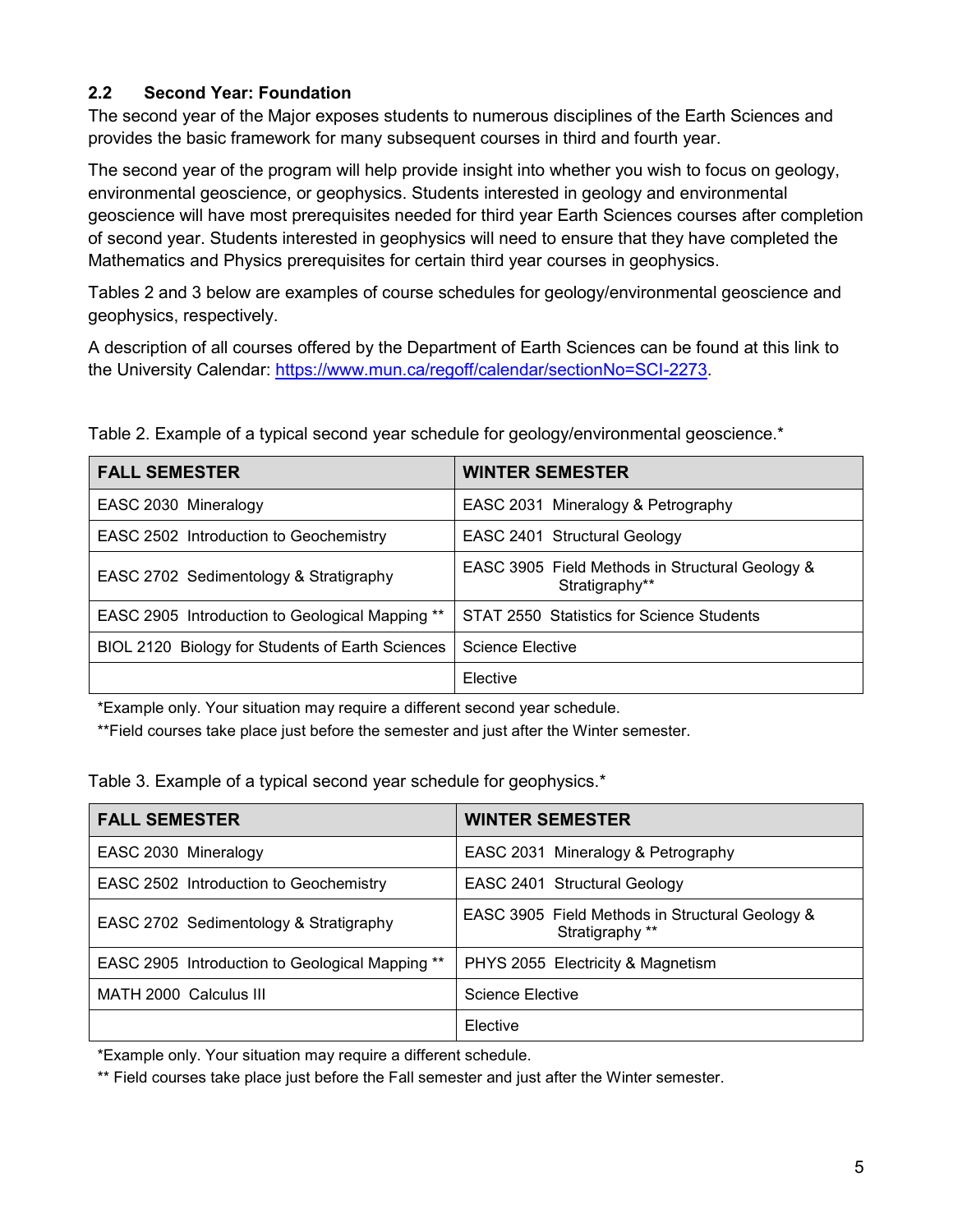# <span id="page-5-0"></span>**2.3 Third and Fourth Year: Streams**

In the third and fourth years of the Earth Sciences Major, students may choose groups of courses that reflect their general interests - i.e. streams. The five potential streams in Earth Sciences, include:

- Geology Stream: Bedrock, Crust and Mantle
- Geology Stream: Surface Processes and Sedimentary Basins
- Environmental Geoscience Stream
- Geophysics Stream
- Comprehensive Stream

These streams are not official, nor will they appear on one's transcript, but are suggested to provide guidance for course selection based on the interests and/or career aspirations of the student. The exception is the geophysics stream, where students who take this stream must follow the courses as presented to satisfy the Geoscience Knowledge Requirements for registration as a Professional Geoscientist in Newfoundland and Labrador. Streams do not provide expertise, per se, this only comes from additional training in specific areas (e.g., at the MSc or PhD level) and from professional practice in a given area of expertise.

If you wish to register as a Professional Geoscientist with the [Professional Engineers and](http://www.pegnl.ca/)  Geoscientists [of Newfoundland and Labrador \(PEGNL\),](http://www.pegnl.ca/) course selection should be guided by Geoscientists Canada [Geoscience Knowledge Requirements \(GKR\),](https://geoscientistscanada.ca/source/GC-Knowledge-Requ-BKLT--REV--EN--web--final-.pdf) as PEGNL uses these guidelines for determining GKR for individuals wishing to register as a Geoscientist in Training or a Professional Geoscientist in the province. Courses should be chosen using the PEGNL academic requirements spreadsheet provided by the department and in consultation with the Manager of Academic Programs.

Descriptions of all courses offered by the Department of Earth Sciences can be found in the University Calendar here: [https://www.mun.ca/regoff/calendar/sectionNo=SCI-2273.](https://www.mun.ca/regoff/calendar/sectionNo=SCI-2273)

# <span id="page-5-1"></span>2.3.1 Geology Stream: Bedrock, Crust and Mantle

The Bedrock, Crust and Mantle Geology Stream focuses on the composition and evolution of Earth's crust and mantle, including development of crystalline rocks, crustal-scale igneous, metamorphic, and hydrothermal processes, mineral deposit genesis, and the effects of plate tectonics on the structure and chemistry of the crust and mantle. Students will study field geology, structural geology and tectonics, mineralogy, igneous and metamorphic petrology, geochemistry, and exploration geophysics, and learn how these are integrated and used in the classification, origin, and search for mineral deposits. In this stream you can expect to acquire the skills needed to understand the formation of crystalline (igneous and metamorphic) rocks and their application to the analysis of mineral deposits and their geologic settings. You will also gain an understanding of the environmental aspects of mineral resources exploitation.

This stream prepares one for employment in mineral exploration and development, in government geological surveys (e.g., bedrock mapping and the distribution, management and regulation of mineral resources) while providing students with a solid background for employment in related fields (e.g., energy resources) and potential further studies at the graduate level.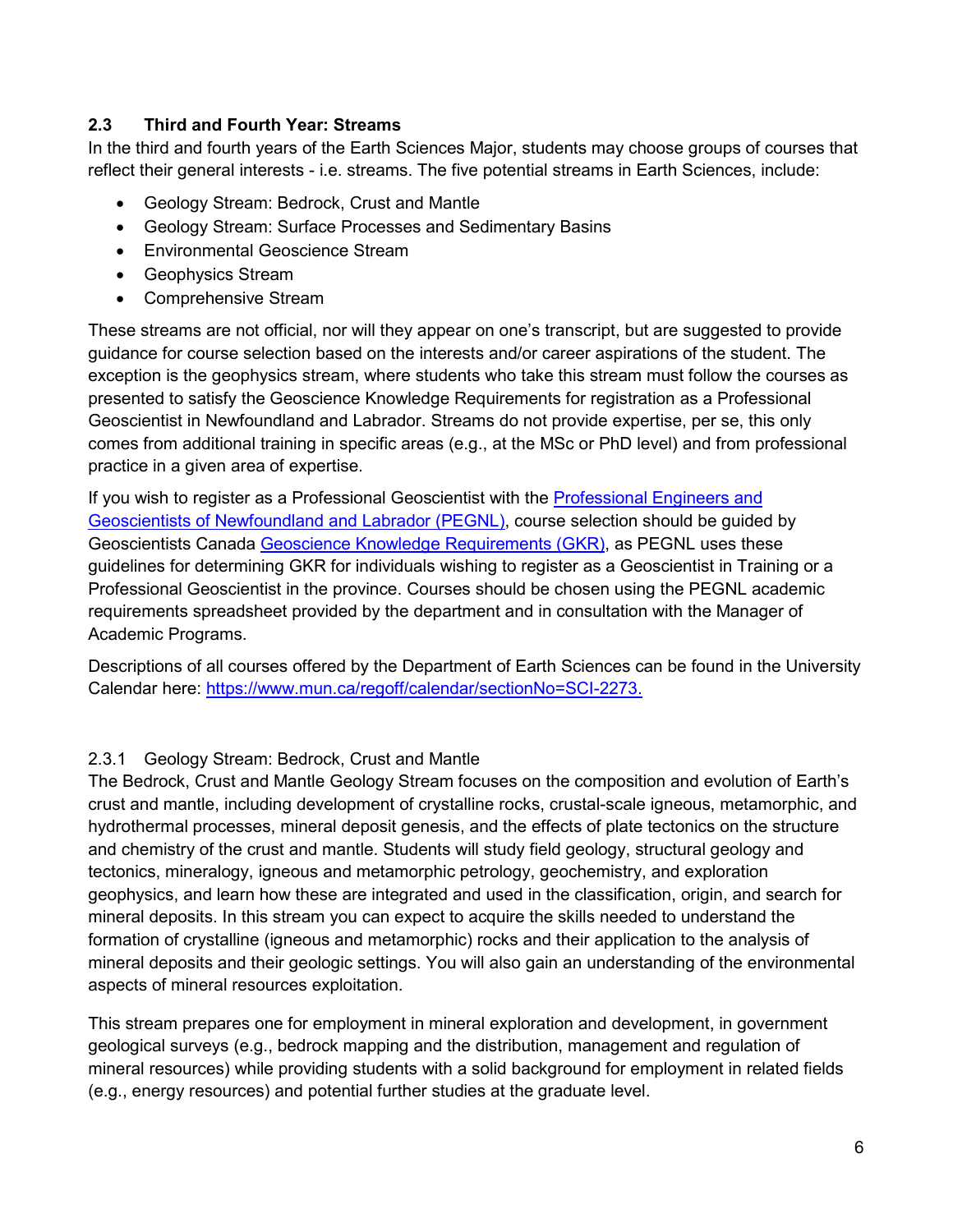# <span id="page-6-0"></span>2.3.2 Geology Stream: Surface Processes and Sedimentary Basins

The Surface Processes and Sedimentary Basins Geology Stream focuses on Earth surface processes driven by gravity, tectonics, and climate, including uplift, subsidence, weathering, erosion, sediment transport and deposition. Students will study physical sedimentology, clastic and carbonate sedimentology, paleontology, stratigraphy, sediment provenance, structural geology, field geology, petrology, diagenesis, sedimentary environments, and the tectonic setting and evolution of sedimentary basins. The stream will also provide training on the stratigraphic methods and geochemical tools for dating and correlating stratified sediment and sedimentary rocks. Students will also become familiar with a variety of remote geophysical methods, such as seismic reflection and downhole petrophysical logs, and common whole rock, mineral, and isotopic geochemical techniques used in sedimentary basin analysis. This stream prepares one for careers related to Earth surface processes and sedimentary basins, including work related to modern and ancient continental and oceanic sedimentary environments and their deposits. Sectors of potential employment include the energy industry, mineral exploration and mining, marine geosciences, geological survey bedrock mapping and environmental and geotechnical sectors.

# <span id="page-6-1"></span>2.3.3 Environmental Geoscience Stream

The Environmental Geoscience Stream focuses on how humans are changing the rate of natural processes, the impacts of those changes, and how to mitigate those impacts for sustainability while supporting Earth's growing population. This stream builds on foundational knowledge of geologic processes and prepares students to think critically and creatively in solving environmental problems. Students in this stream can study environmental geology, hydrogeology, geographical information systems (GIS), environmental geophysics, groundwater modelling, field techniques, and global change, etc. This stream prepares students for careers in environmental consulting, research, education and outreach, government, as well as being the environmental specialist in mining, and oil and gas companies. This stream is appropriate for students who intend on applying for [professional](#page-14-1)  [registration](#page-14-1) through PEGNL's Environmental Geoscience registration.

#### <span id="page-6-2"></span>2.3.4 Geophysics Stream

The Geophysics Stream focuses on using physics to investigate subsurface geoscience problems at all scales from shallow geotechnical/environmental targets, to exploration for energy resources and mineral deposits, to studies in plate tectonics, to whole Earth structure and dynamics. In this stream, students will learn about and employ the various geophysical methods used to explore the subsurface, will study their geologic context with an emphasis on physical properties, structures and tectonics, and will acquire an appropriate background in physics and mathematics. Students completing the Geophysics Stream will be prepared for employment in a wide variety of geoscience enterprises, including the search for natural resources (oil and gas, minerals, groundwater, and others) or subsurface environmental or geotechnical investigations. This stream also provides a solid foundation for graduate work for those interested in further training or an academic career.

Note that 3000- and 4000-level geophysics courses have prerequisites from the Department of Physics and Physical Oceanography and the Department of Mathematics and Statistics. The sequence of courses in this stream is very closely coordinated and requires careful scheduling to avoid delays in completing your program.

If you are planning a career in geophysics, you may wish to consider a Joint Major or Joint Honours in Earth sciences and Physics. Both of these programs can be designed to satisfy the requirements for [professional registration.](#page-14-1)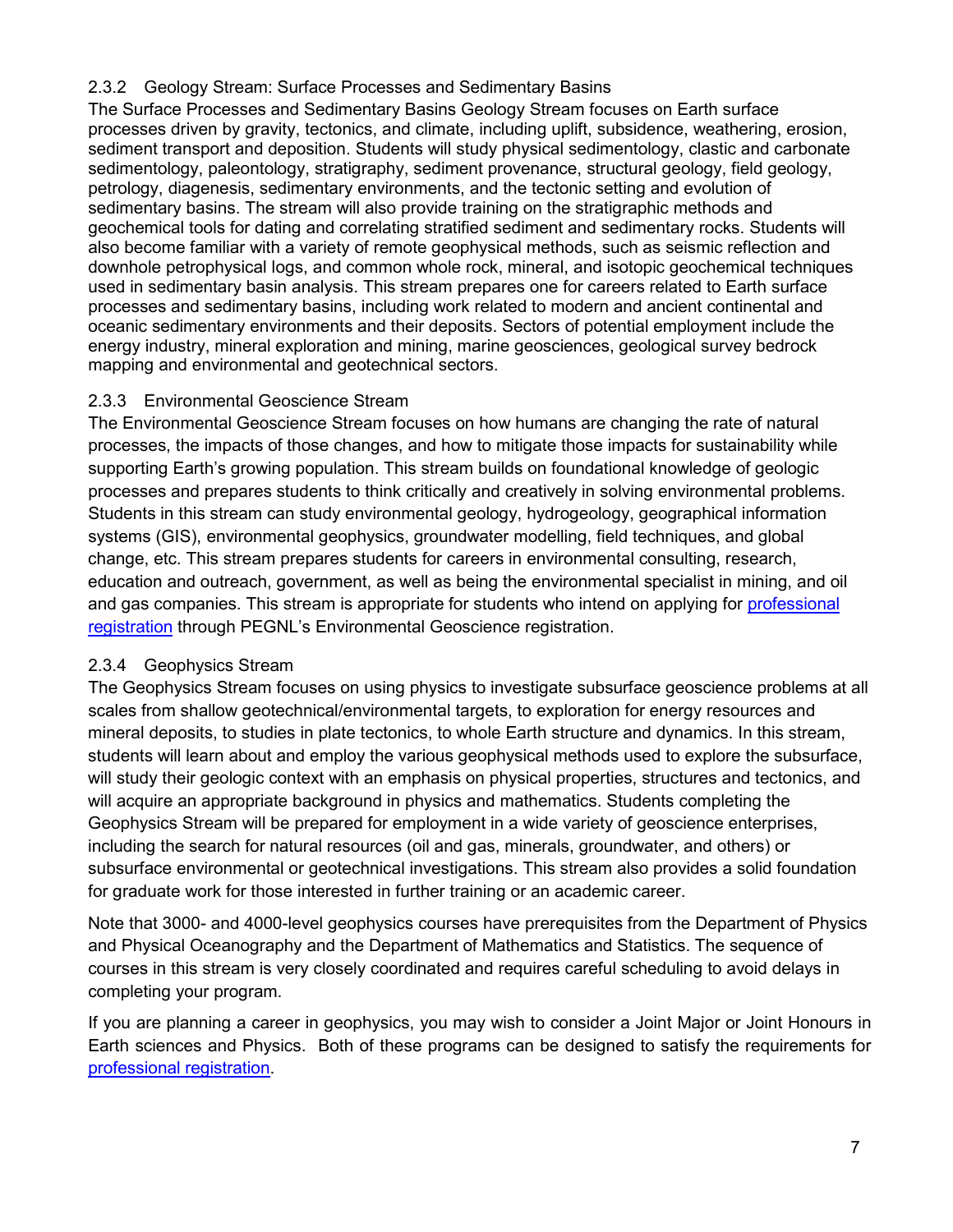#### <span id="page-7-0"></span>2.3.5 Comprehensive Stream

The Comprehensive Stream is intended to provide a more personalized and diverse selection of courses representative of a broad spectrum of Earth Sciences sub-disciplines (Figure 1). Exploring topics from the deep Earth to the Earth's surface will allow students to obtain a B.Sc. in Earth Sciences with a broad background. Many Earth Science students select this stream when they are interested in more than one of the above streams. This stream will provide students with a customizable breadth of knowledge applicable to all of the same employment sectors as the other streams. As with the other streams, [professional registration](#page-14-1) can be achieved with this stream provided course selection is in agreement with professional registration guidelines.



#### <span id="page-7-1"></span>**2.4 Minors and Electives**

A **Minor** consists of at least 24 credit hours in a specific subject area that is different than the Major and that is formally noted on a student's transcript upon graduation. It is not a requirement of a General Degree or Honours B.Sc., but can be taken with either degree. If a student chooses not to complete a Minor, they must complete electives so as to achieve the minimum 120 credit hours required for the degree. Minor programs are offered by the Faculty of Business Administration, the Faculty of Humanities and Social Sciences, the Faculty of Science, and the School of Music. If choosing to complete a Minor, please consult with an advisor in that program who will assist you in selecting appropriate courses for that Minor program.

A Minor in Chemistry, Physics, Biology, Math, Statistics, Oceanography, or Geography are all considered complimentary to an Earth sciences major. However, depending on a student's interests and goals, a minor in any other field, such as French, Business, or Music, may be just as suitable.

**Electives** are courses that can be taken to fulfil the minimum credit hours required for the degree, but are not otherwise specified in that degree program. If a student chooses not to complete a Minor, they must complete a minimum of 24 credit hours (usually eight courses) in electives for the B.Sc. Honours Degree or a minimum of 39 credit hours (usually 13 courses) in electives for the General Degree of B.Sc. in Earth Sciences. Please note that should a student wish to be eligible for [professional](#page-14-1)  [registration](#page-14-1) with PEGNL upon graduation, students completing the General Degree of B.Sc. in Earth Sciences will only have 24 credit hours in electives, as the other 15 credit hours must be chosen as per the PEGNL Geoscience Knowledge Requirements.

Electives for the B.Sc. degree in Earth Sciences can be taken in any discipline, at any level, and from any faculty or school at Memorial.

The Department of Earth Sciences offers a number of courses that any student at Memorial can take as electives toward their degree (Table 4). These "service" courses usually do not have prerequisites or associated laboratory sections and are designed for a broad audience, including students majoring in Arts, Business Administration, Education, Engineering, etc., as well as students majoring in other science disciplines. Students completing a Major in Earth Sciences can take these courses, but they will be considered electives and do not count towards the Major. Only EASC 2919 can be used by students completing a Minor in Earth Sciences.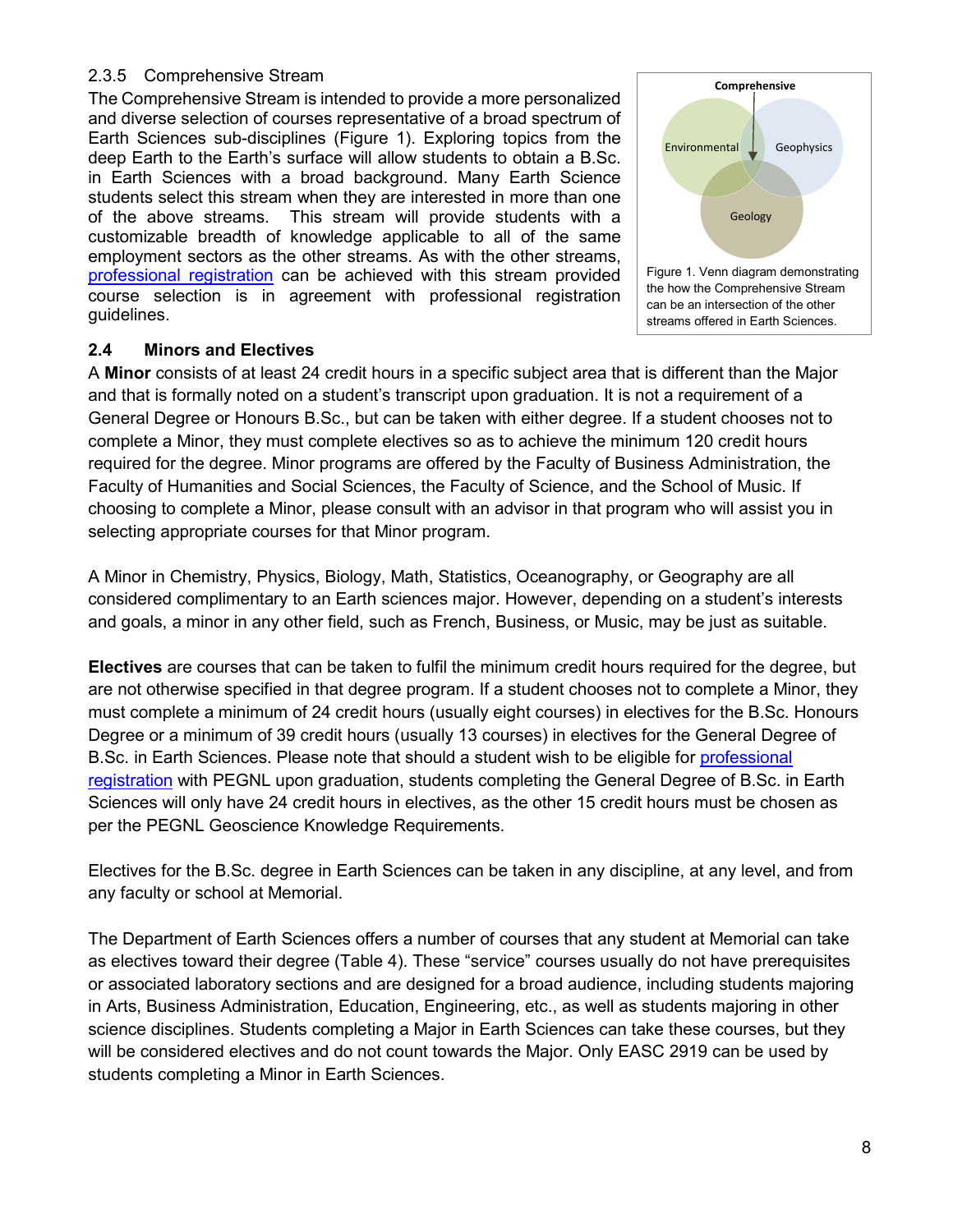Table 4. Earth Sciences Service Courses.

| Service course                                  | <b>Prerequisites</b>       |
|-------------------------------------------------|----------------------------|
| EASC 2150 The Solar System                      | None                       |
| EASC 2916 Natural Hazards on a Dynamic Earth    | None                       |
| <b>EASC 2917 Gems: the Science and Politics</b> | None                       |
| EASC 2918 Earth's Story                         | None                       |
| <b>EASC 2919 Introduction to Marine Geology</b> | EASC 1000 with minimum 55% |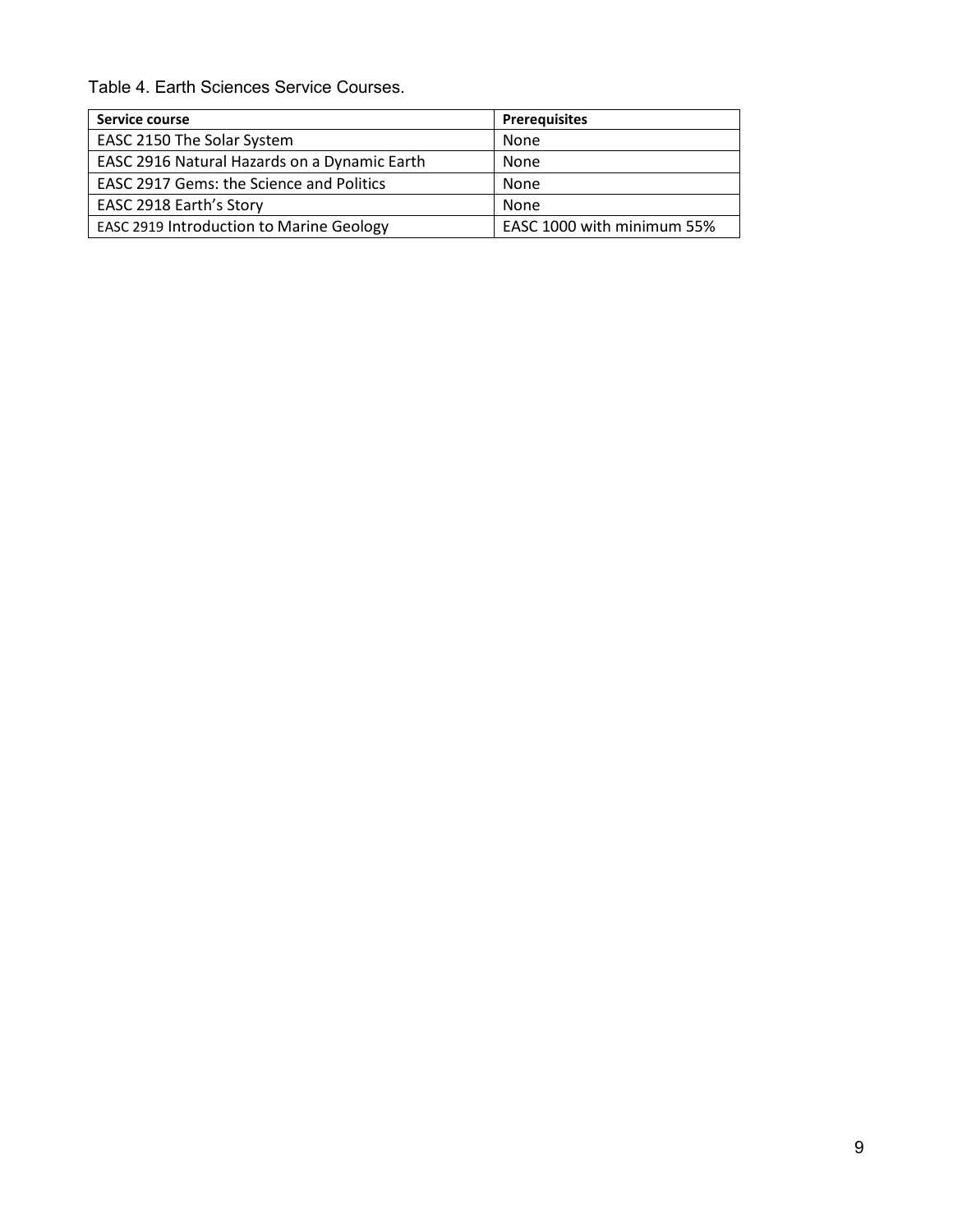# <span id="page-9-0"></span>**2.5 Checklists**

#### **CHECKLIST: B.Sc. (Honours), Major in Earth Sciences**

#### **First Year**

| <b>CHEM 1050</b>                         | <b>CHEM 1051</b><br>AND |                                         |                                                          |
|------------------------------------------|-------------------------|-----------------------------------------|----------------------------------------------------------|
| <b>EASC 1000</b>                         | <b>AND</b>              | EASC $1002$ (with 55% in both)          |                                                          |
| <b>ENGL 1090</b>                         | <b>AND</b>              | Critical Reading & Writing (CRW) course |                                                          |
| <b>MATH 1000</b>                         | MATH 1001<br>AND        |                                         |                                                          |
| PHYS 1020 and 1021 OR PHYS 1050 and 1051 |                         |                                         |                                                          |
|                                          |                         |                                         |                                                          |
| <b>Second Year</b>                       |                         |                                         |                                                          |
| <b>EASC 2030</b>                         |                         | 2031 , 2401 , 2502 , 2702               | . 2905<br>. 3905                                         |
|                                          |                         |                                         |                                                          |
| MATH 2000 or STAT 2550                   |                         |                                         |                                                          |
| <b>BIOL 2120</b>                         |                         |                                         | (or BIOL 1001 AND BIOL 1002 ) or PHYS 2055 AND PHYS 2820 |

#### **Third and Fourth Year**

\_\_\_\_\_\_\_, \_\_\_\_\_\_\_, \_\_\_\_\_\_\_

| <b>EASC 3420</b>                                |  |  |
|-------------------------------------------------|--|--|
| $215$ credit hours in EASC @ 3000 or 4000 level |  |  |
| $212$ credit hours in EASC @ 4000 level         |  |  |
| EASC 499A/B                                     |  |  |

#### **Electives**

 $^3$ Additional electives so as to achieve 120 credit hours (this would normally be eight courses, but may be more or less depending on your choices above) \_\_\_\_\_\_\_, \_\_\_\_\_\_\_, \_\_\_\_\_\_\_, \_\_\_\_\_\_\_, \_\_\_\_\_\_\_,

NOTES:

1. Credit hours from Earth Sciences courses, BIOL 3811, BIOL 4800, OCSC 2200, GEOG 3150, and GEOG 4150 are excluded. However, PHYS 2820 is permitted.

2. EASC 4950 cannot be used to fulfil this requirement

3. Three credit hours of the science or general electives must be from Biology, Chemistry, Computer Science, Statistics or Physics. They may be from Mathematics only if MATH 2000 has not been taken to fulfill the program requirement above of one of MATH 2000 or STAT 2550.

#### **Academic Standing**

Overall degree GPA of at least 2.75 \_\_\_\_

EASC Major average minimum 75% (not including 1000/1002/service courses) \_\_\_\_ OR

No grade less than 65% in EASC Major courses (not including 1000/1002/service courses)

A maximum of three repeats or substitutions of EASC Major courses are permitted to achieve this standing:  $\frac{1}{2}$ ,  $\frac{1}{2}$ ,  $\frac{1}{2}$  Core courses cannot be substituted, rather must be repeated.

> *This is not an official audit and is based on University Regulations. An official audit can only be provided by the Office of the Registrar.*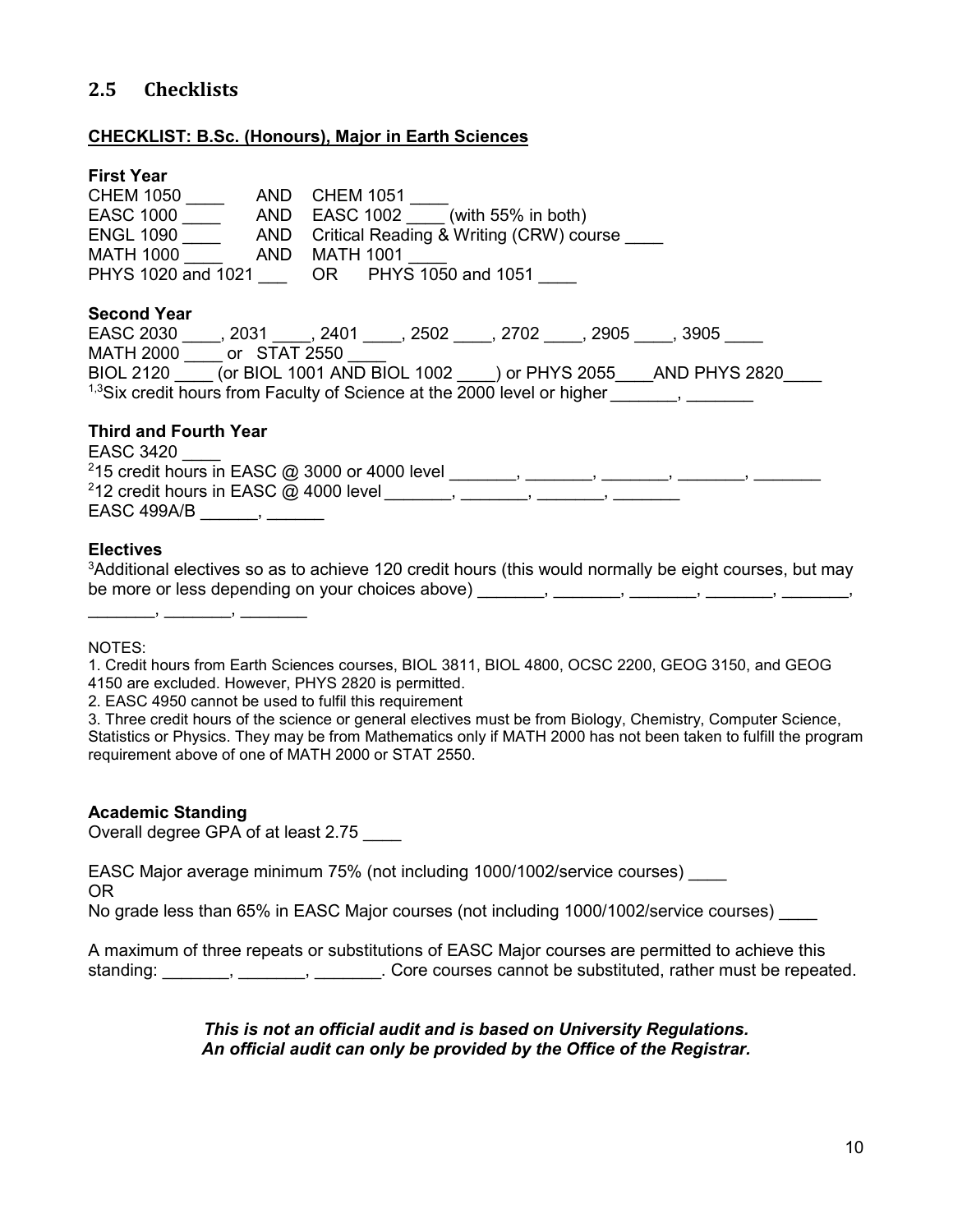#### **CHECKLIST: B.Sc. (General), Major in Earth Sciences**

NOTE: Completion of this program will NOT result in academic eligibility for [professional registration](#page-14-1) with PEGNL, unless electives are chosen to fulfill PEGNL Geoscience Knowledge Requirements.

#### **First Year**

| <b>CHEM 1050</b><br><b>AND</b><br><b>EASC 1000</b><br><b>AND</b><br><b>ENGL 1090</b><br>AND<br><b>MATH 1000</b><br><b>AND</b><br>PHYS 1020 and 1021 | <b>CHEM 1051</b><br>EASC $1002$ (with 55% in both)<br>Critical Reading & Writing (CRW) course<br><b>MATH 1001</b><br>OR PHYS 1050 and 1051                                                                                                  |
|-----------------------------------------------------------------------------------------------------------------------------------------------------|---------------------------------------------------------------------------------------------------------------------------------------------------------------------------------------------------------------------------------------------|
| <b>Second Year</b><br><b>EASC 2030</b><br>MATH 2000 or STAT 2550                                                                                    | , 2031        , 2401        , 2502        , 2702        , 2905         , 3905<br>BIOL 2120 (or BIOL 1001 AND BIOL 1002 ) or PHYS 2055<br>AND PHYS 2820<br><sup>1</sup> Six credit hours from Faculty of Science at the 2000 level or higher |

#### **Third and Fourth Year**

EASC 3420 \_\_\_\_  $^{2}$ 9 credit hours in EASC @ 3000 or 4000 level \_\_\_\_\_\_\_, \_\_\_\_\_\_\_, \_\_\_\_\_\_\_\_,  $^{2}$ 9 credit hours in EASC @ 4000 level \_\_\_\_\_\_\_, \_\_\_\_\_\_\_, \_\_\_\_\_\_\_\_

#### **Electives**

 $3,4$ Additional electives so as to achieve 120 credit hours (this would normally be thirteen courses, but may be more or less depending on your choices above) \_\_\_\_\_\_, \_\_\_\_\_\_, \_\_\_\_\_\_, \_\_\_\_\_\_,

#### NOTES:

1. Credit hours from Earth Sciences courses, BIOL 3811, BIOL 4800, OCSC 2200, GEOG 3150, and GEOG 4150 are excluded. However, PHYS 2820 is permitted.

\_\_\_\_\_\_\_, \_\_\_\_\_\_\_, \_\_\_\_\_\_\_, \_\_\_\_\_\_\_,\_\_\_\_\_\_\_, \_\_\_\_\_\_\_, \_\_\_\_\_\_\_, \_\_\_\_\_\_\_, \_\_\_\_\_\_\_

2. EASC 4950 and EASC 499A/B cannot be used to fulfil this requirement

3. To be eligible for professional registration, five of these electives must be chosen from section 2C on the PEGNL spreadsheet which can be found on the departmental website.

4. If both BIOL 1001 and 1002 OR both PHYS 2055 and 2820 were not completed above, then one 3 credit hour elective will have to be a course offered by the Faculty of Science to ensure 78 hours in science are completed.

#### **Academic Standing**

Overall degree GPA of at least 2.00 in the 120 credit hours required for the degree \_\_\_\_

Minimum GPA of 2.00 in EASC major courses

Minimum GPA of 2.00 in the 78 science credit hours required for the degree

#### *This is not an official audit and is based on University Regulations. An official audit can only be provided by the Office of the Registrar.*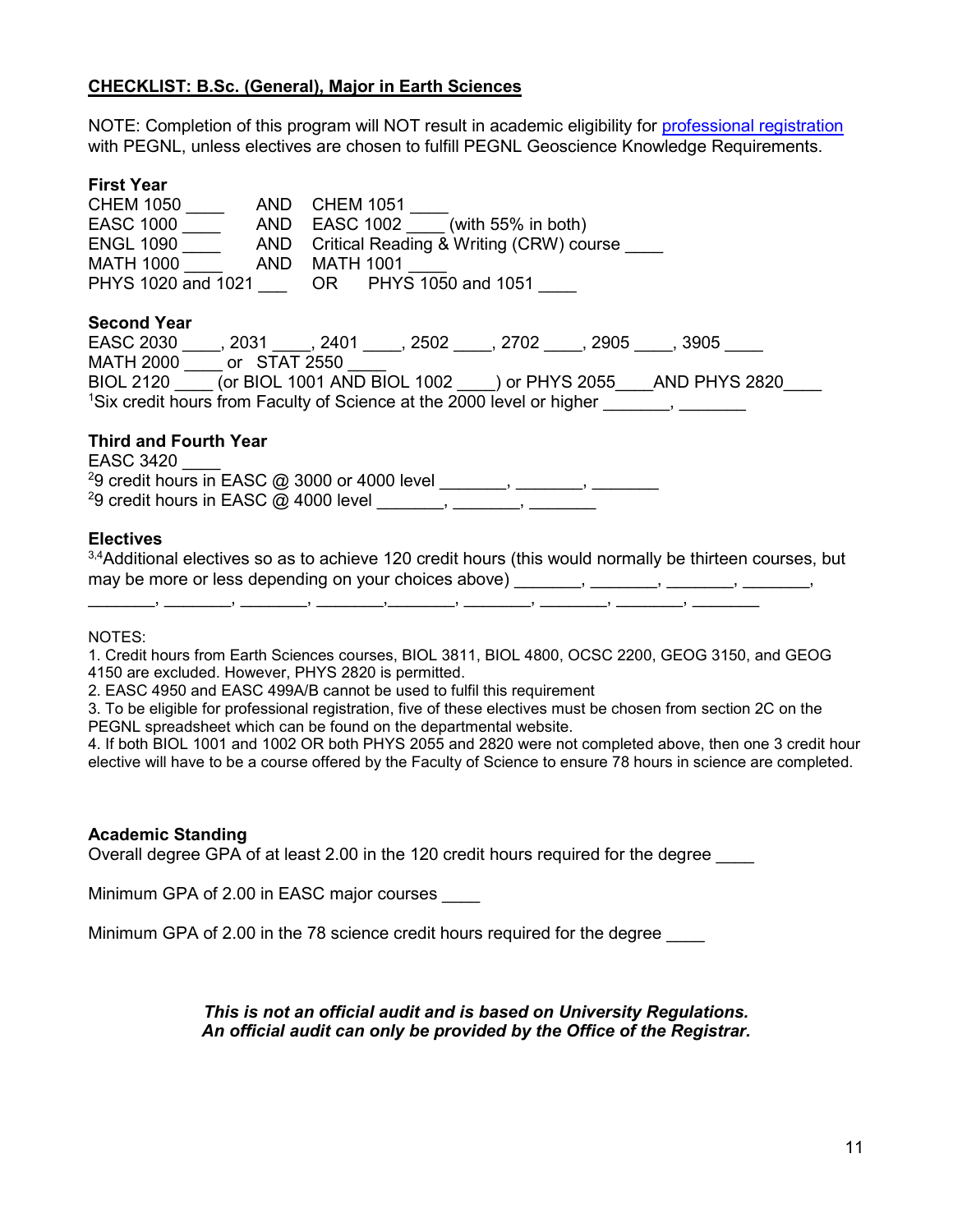## <span id="page-11-0"></span>**3. Joint Major and Honours Programs**

A Joint Major or Joint Honours entails studying two separate fields for a single degree. The choice of a joint program depends on a student's personal and career interests. Joint degrees may provide a broader undergraduate education and skill set beyond Earth Sciences, which may open up alternative career opportunities. However, students should be aware that it may result in less flexibility and options with course selection, potential conflicts when registering for courses across majors, and possibly additional time to completion for a student's program.

There is one joint Major program available with Earth Sciences, and five joint Honours programs:

- B.Sc. Joint Major in Earth Sciences and Physics
- B.Sc. Joint Honours in Biology and Earth Sciences
- B.Sc. Joint Honours in Chemistry and Earth Sciences
- B.Sc. Joint Honours in Earth Sciences and Geography
- B.Sc. Joint Honours in Earth Sciences and Physics
- B.Sc. Joint Honours in Geophysics and Physical Oceanography

All of the joint programs with Earth Sciences require the standard 120 credit hours, except the Joint Honours in Biology and Earth Sciences, which requires 135 credit hours. The Joint Honours in Biology and Earth Sciences will take a minimum of four and a half to five years to complete.

Regulations for our Joint Major program can be found at this link: <https://www.mun.ca/regoff/calendar/sectionNo=SCI-4166>

Regulations for our Joint Honours programs can be found at this link: <https://www.mun.ca/regoff/calendar/sectionNo=SCI-2624>

The most commonly completed joint program with Earth Sciences is the B.Sc. Joint Honours in Earth Sciences and Geography, as there is considerable intellectual and content overlap between these disciplines.

A joint program with Biology allows a student to examine the relationships between past or present life on Earth, and geological, oceanic and atmospheric processes. A joint program with Chemistry allows a student to examine the matter of which Earth and other bodies in the solar system are made, and how they change.

Geochemists study the abundances of the elements in minerals, soils, rocks, and ores, as well as in water and the atmosphere. Biogeochemists specialize in the study of how life, chemistry, and the Earth affect each other. This includes the study of cycles in the Earth, such as the carbon cycle.

Joint programs in these fields will position students for careers in climate change, water security and resource management, geohazards, Arctic science and protection, sustainable mineral and energy development, the search for new energy resources, planetary science, and so much more.

Completion of a joint program does not guarantee eligibility for [professional registration.](#page-14-1) If a student wishes to be eligible for registration, they must choose courses to ensure that they meet PEGNL Geoscience Knowledge Requirements, and course selection should be done in consultation with the Manager of Academic Programs.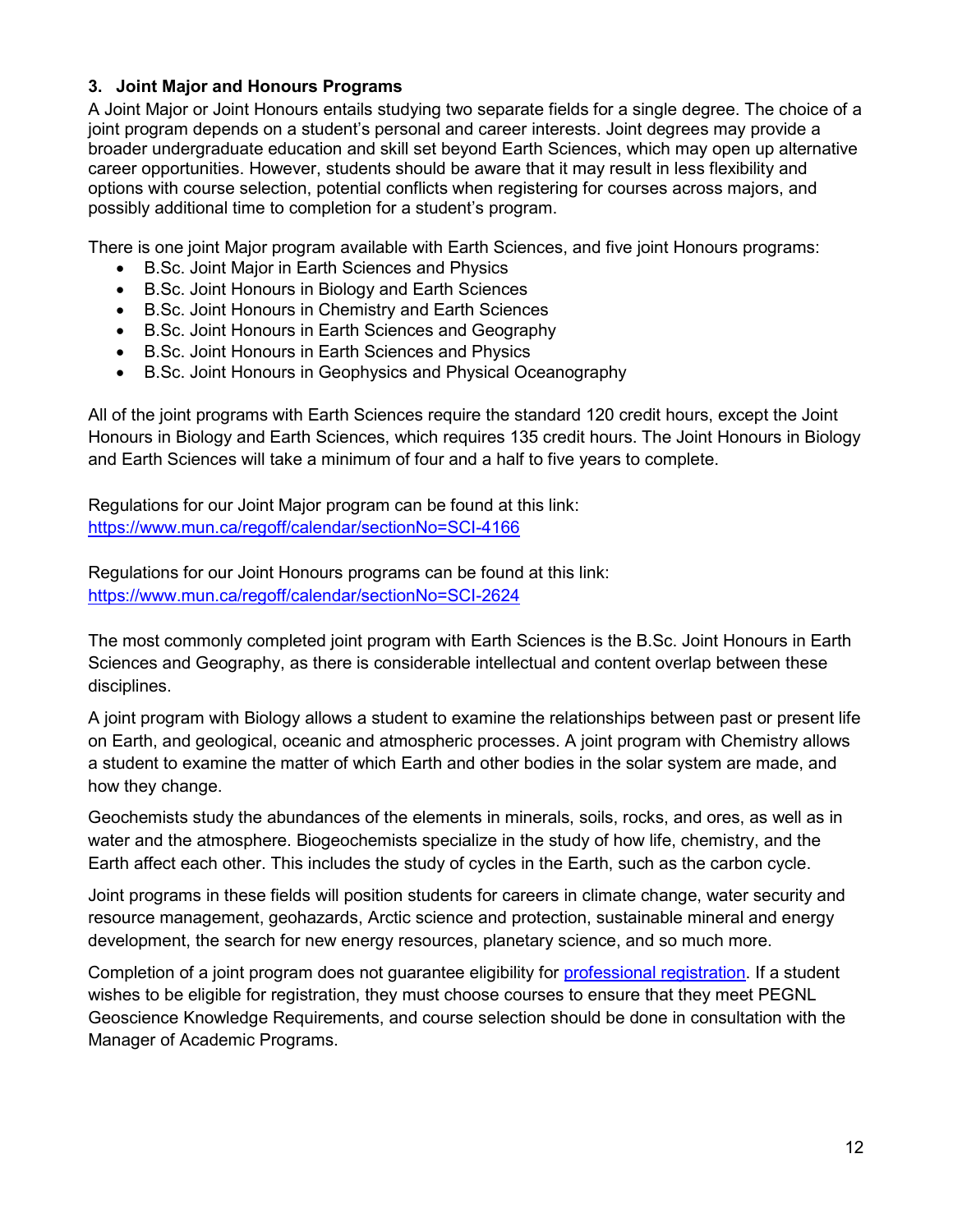# <span id="page-12-0"></span>**4. Minor in Earth Sciences**

A Minor in Earth Sciences includes 24 credit hours as follows:

- 1. Earth Sciences 1000 and 1002 with a minimum 55% in each.
- 2. Eighteen credit hours chosen from Earth Sciences courses at the 2000 level or higher with at least 5 credit hours from courses at the 2000 level. Credit hours from Earth Sciences 2150, 2311, 2914, 2915, 2916, 2917, 2918, 4310 and 4950 cannot be used to fulfil this requirement.

First year science courses in Math, Chemistry, Physics and Biology are prerequisites for most Earth Sciences courses at the 2000 level or higher that can be counted toward the Minor. However, with careful selection and planning, a Minor can be completed even if a student has limited first year Math and sciences. Second year Earth Sciences credits are pre-requisites for many 3000 level and above courses in Earth Sciences.

To be eligible to declare a Minor in Earth Sciences, students must complete EASC 1000 with a minimum of 55%, complete the Declaration/Change of Academic Program form, and request a meeting with the Manager of Academic Programs to declare the Minor and discuss course selection.

To be awarded a Minor in Earth Sciences, a student must obtain a minimum GPA of 2.00 in the 24 credit hours required for the Minor, assuming all regulations and course requirements are met.

# <span id="page-12-1"></span>**5. Transfer Courses**

The Registrar's Office coordinates transfer credit evaluation for Undergraduate applicants, as well as for current or returning Memorial University students. For information on how to transfer credits, or for permission to take courses at another university for transfer to Memorial, please follow this link: [https://www.mun.ca/regoff/records/transfer-credits/.](https://www.mun.ca/regoff/records/transfer-credits/)

It is important to note that use of transfer courses towards a degree program is subject to the University's residence requirements as described below.

Consult with the Manager of Academic Programs before you complete equivalent courses at another institution to determine the applicability of course(s) towards your university degree and whether one will meet Memorial's residence requirements.

# <span id="page-12-2"></span>**6. Residence Requirements**

**University general regulations pertaining to all degree programs:** <https://www.mun.ca/regoff/calendar/sectionNo=REGS-0508>

# First Degree

1. More than half of the total credit hours required for the degree shall consist of the following:

- Courses taken at Memorial University.
- Courses taken at universities and/or colleges which are included in formal institutional exchange agreements with Memorial University.
- Courses taken at Francophone universities, as required under specific degree program regulations.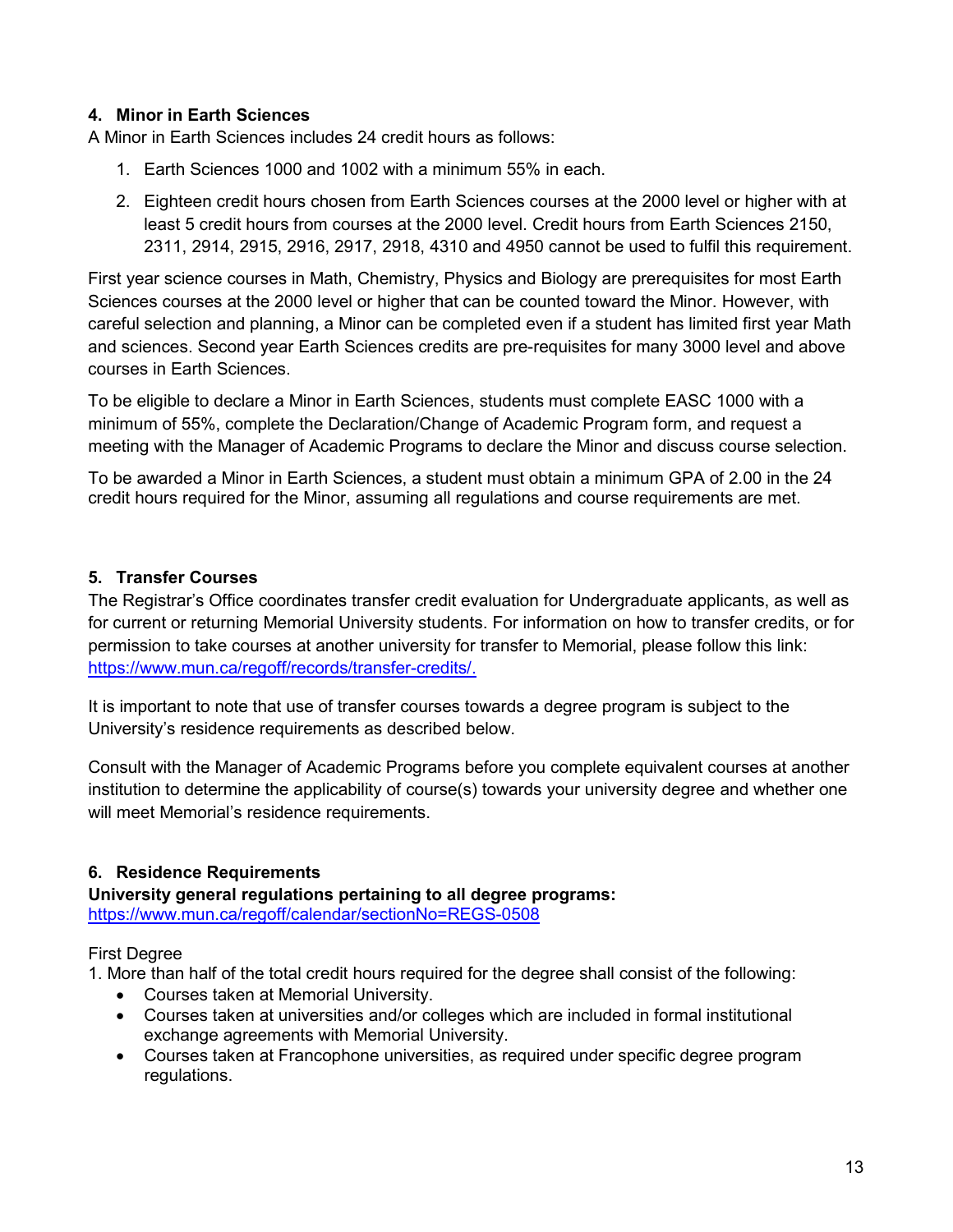2. Students who have taken courses in the subject(s) of their Major at another university are required to complete more than half of the total credit hours in each of their Major subjects at Memorial University.

## Second Degree

To obtain a second Bachelor's degree, the student shall complete at least 30 credit hours at Memorial University beyond those required for the first degree. These credit hours must be applicable to the degree sought. Students who have completed a first degree at Memorial University may be permitted to take up to 6 of the 30 credit hours required in this clause at another university.

#### **University regulations pertaining to B.Sc. degree programs:**

<https://www.mun.ca/regoff/calendar/sectionNo=SCI-4341> <https://www.mun.ca/regoff/calendar/sectionNo=SCI-4352> <https://www.mun.ca/regoff/calendar/sectionNo=SCI-4379>

1. At least 15 credit hours in courses from each Major subject at the 3000-level or above must be completed at Memorial University.

2. Students who have taken courses appropriate to their Minor at another university are required to complete at least 6 credit hours in courses from the Minor subject at Memorial University.

3. Not more than 15 unspecified transfer credit hours awarded in subject areas not taught at Memorial University shall be used to satisfy the requirements of the degree.

4. To qualify for an Honours Degree of Bachelor of Science, a student shall attend a recognized university or an equivalent institution for at least seven semesters as a full-time student. Students transferring credits to Memorial University of Newfoundland from other universities or equivalent institutions shall either:

- spend a minimum of four of the seven semesters as full-time students at Memorial University and take a minimum of 24 credit hours in courses from their Major subject(s) from this university; or
- spend fewer than four of the seven semesters as full-time students at Memorial University of Newfoundland and take a minimum of 36 credit hours in courses from their Major subject(s) from this university.

# <span id="page-13-0"></span>**7. Graduation Requirements – Academic Standing**

Assuming that all regulations and program requirements are met, to graduate with a General Degree of B.Sc., the following academic standing must be achieved:

- obtain a minimum GPA of 2.00 in the 120 credit hours required for this degree; and
- obtain a minimum GPA of 2.00 in the 45 credit hours required for the Earth Sciences Major; and
- obtain a minimum GPA of 2.00 in the 78 credit hours of science courses required for this program.

Assuming that all regulations and program requirements are met, to graduate with a B.Sc. Honours Degree, the following academic standing must be achieved:

- obtain a minimum GPA of 2.75 in the 120 credit hours required for this degree; and
- obtain a minimum grade of 65% in each Earth Sciences Major course, excluding first year and service courses, OR obtain a minimum average of 75% in those courses.

A student can repeat or substitute up to three times to achieve this standing. Core courses cannot be substituted, but rather must be repeated.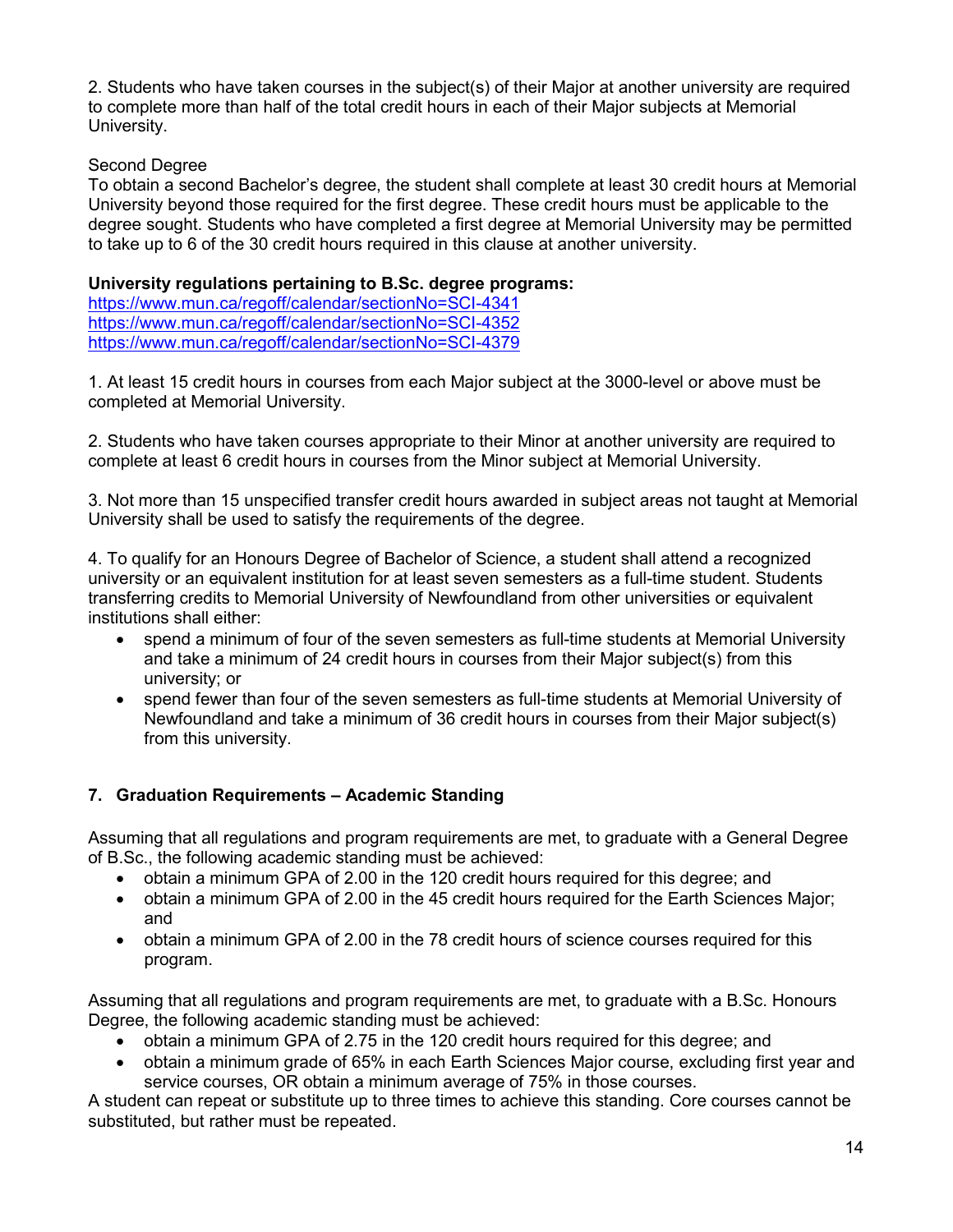To be awarded a Minor in Earth Sciences, assuming that all regulations and course requirements are met, a student must obtain a minimum GPA of 2.00 in the 24 credit hours required for the Minor.

# <span id="page-14-0"></span>**8. Forms**

The following forms can be found at this link: <https://www.mun.ca/regoff/forms/>

- Declaration/Change of Academic Program
- Course Change Form
- Request for Program Advice Form
- Application for Honours Program
- Letter of Permission to Transfer Courses from Another Institution

# <span id="page-14-1"></span>**9. Professional Registration**

Individuals who wish to enter the Geoscience profession will require registration in a regulatory agency. Within the province that agency is the Professional Engineers and Geoscientists of Newfoundland and Labrador (PEGNL) and registration with this entity is a requirement for anyone that practices geoscience in any capacity, including teaching. Registration involves a Geoscience Knowledge Requirement (GKR), experience and competency requirement obtained through employment (+/- graduate study), and an ethical requirement (i.e., a professional practice and ethics examination). The Geoscience Knowledge Requirements are obtained through completion of a Bachelor's degree (+other degrees) in Earth Sciences. The GKR provides three pathways to obtaining the knowledge requirements: Geology, Environmental Geoscience, and Geophysics. PEGNL uses the GKR as outlined by Geoscientists Canada, which requires a certain *number* and *content* of courses. It is the responsibility of all interested students to plan their programs carefully to ensure they meet all these GKR.

A B.Sc. Honours degree from Memorial includes a sufficient *number* of Earth Sciences Major courses for professional registration. However, a B.Sc. General degree as outlined in the Calendar is insufficient for professional registration because it does not contain enough Major courses in Earth Sciences. B.Sc. General students can reach the required number of courses for registration by selecting five electives to add sufficient Earth Sciences (and/or specific Geography/Physics/Math) courses to a General B.Sc. degree. While taking the required number of courses is necessary, it does not guarantee eligibility for professional registration, as the GKR also requires a certain content of Earth Sciences courses.

To assist with ensuring compliance with PEGNL's GKR, a spreadsheet has been created for students to evaluate their courses and progress towards obtaining the GKR needed for registration in one of the pathways above. Students who intend to register with PEGNL, or who wish to be eligible to register, should use this checklist and follow these requirements when choosing courses. The spreadsheet can be found at this link: [https://www.mun.ca/earthsciences/undergraduates/professional-registration/.](https://www.mun.ca/earthsciences/undergraduates/professional-registration/) Students are also encouraged to meet with the Manager of Academic Programs who can assist in selecting courses so that students meet the academic requirements for professional registration.

To learn more about professional registration, please visit [Geoscientists Canada](http://www.geoscientistscanada.ca/) and [PEGNL.](http://www.pegnl.ca/) Undergraduate students who plan on working in the geoscience profession should also read [Geoscientists-in-training \(GIT\) program guide.](https://www.mun.ca/earthsciences/media/production/memorial/academic/faculty-of-science/earth-sciences/media-library/students/GIT-BookletWEB.pdf)